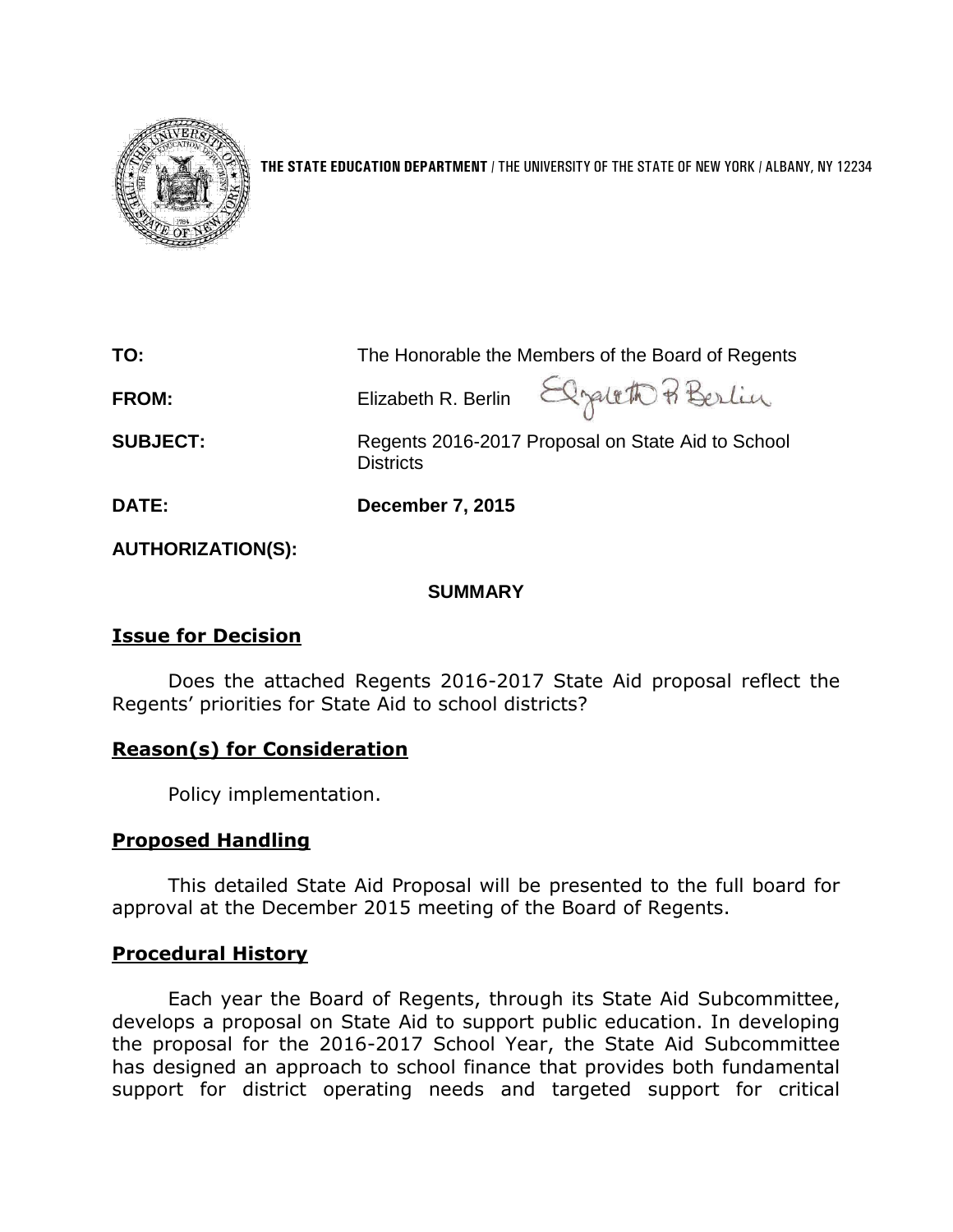educational needs identified by the Board of Regents. The recommendations made here would allocate significant new operating funding to school districts through Foundation Aid, it would restore the remaining \$434 million of the Gap Elimination Adjustment, and it will support several of the Board's programmatic priorities.

In September and October, the State Aid Subcommittee reviewed information regarding the fiscal circumstances local school districts are likely to face during the 2016-2017 school year. As a result of its discussions, the Subcommittee recognized the need to provide substantial increases in basic operating support to districts. The Subcommittee has also identified critical educational needs that the State must address.

The attached proposal presents the results of these discussions. Based on feedback from the field, the Full Board has focused on early childhood education, multiple pathways to graduation and college, career and citizenship readiness, and the needs of English language learners. The State Aid Subcommittee has aligned its fiscal recommendations with these needs. The detailed State Aid Proposal comes before the Subcommittee at the December meeting, and the Subcommittee will make a recommendation to the full Board to approve.

#### **Recommendation**

It is recommended that the Board take the following action: VOTED that the Regents adopt the attached report as their proposal on State Aid to school districts for the school year 2016-2017.

# **Timetable for Implementation**

Immediate. The Regents State Aid proposal is a recommendation to the Governor and the Legislature. The Governor will issue his budget recommendations in January and ask the Legislature to approve a State budget by April 1.

**Attachments**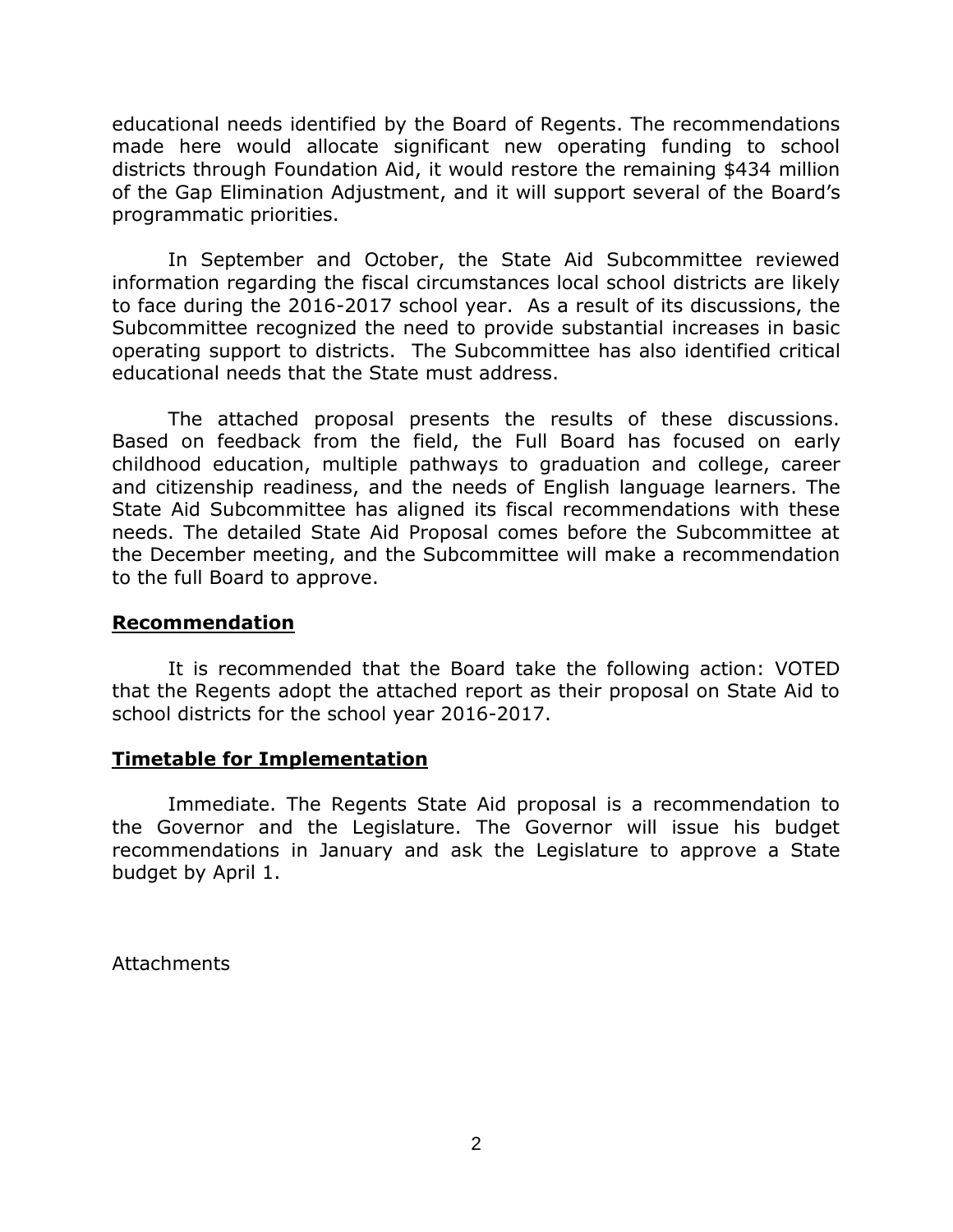# **Attachment 1A: 2016-2017 Regents Proposal Summary General Support for Public Schools(GSPS) (\$ in millions)**

| Program                                     | 2015-2016<br><b>School Year</b> | Regents 2016-<br>2017 Request | <b>Increase</b> |
|---------------------------------------------|---------------------------------|-------------------------------|-----------------|
| <b>General Purpose Aid</b>                  | \$16,106                        | \$17,780                      | \$1,694         |
| <b>Foundation Aid</b>                       | \$15,856                        | \$17,116                      | \$1,300         |
| Gap Elimination Adjustment                  | (\$434)                         | \$0                           | \$434           |
| High Tax Aid                                | \$223                           | \$223                         | \$0             |
| Academic Enhancement Aid                    | \$28                            | \$28                          | \$0             |
| <b>Charter School Transitional Aid</b>      | \$32                            | \$35                          | \$3             |
| Reorganization Incentive Operating Aid      | \$8                             | \$8                           | \$0             |
| Supplemental Public Excess Cost Aid         | \$4                             | \$4                           | \$0             |
| Aid for Early Childhood Education           | \$389                           | \$386                         | (\$3)           |
| <b>Support for Pupils with Disabilities</b> | \$854                           | \$932                         | \$78            |
| Public High Cost Excess Cost Aid            | \$533                           | \$601                         | \$68            |
| Private Excess Cost Aid                     | \$321                           | \$331                         | \$10            |
| <b>BOCES</b> Career and Technical Ed.       | \$1,031                         | \$1,073                       | \$42            |
| <b>BOCES</b> Aid                            | \$819                           | \$862                         | \$43            |
| Special Services Aid                        | \$212                           | \$211                         | \$1)            |
| <b>Instructional Materials Aids</b>         | \$278                           | \$282                         | \$4             |
| Hardware & Technology Aid                   | \$37                            | \$38                          | \$1             |
| Library Materials Aid                       | \$19                            | \$19                          | \$0             |
| Software Aid                                | \$45                            | \$46                          | \$1             |
| <b>Textbook Aid</b>                         | \$177                           | \$179                         | \$2             |
| <b>Reimbursement-Based Aids</b>             | \$4,529                         | \$4,809                       | \$280           |
| <b>Building Aids</b>                        | \$2,831                         | \$3,026                       | \$195           |
| <b>Transportation Aids</b>                  | \$1,698                         | \$1,783                       | \$85            |
| <b>Other GSPS</b>                           | \$287                           | \$288                         | \$1             |
| <b>Total GSPS</b>                           | \$23,085                        | \$25,184                      | \$2,099         |

Totals may not add due to rounding.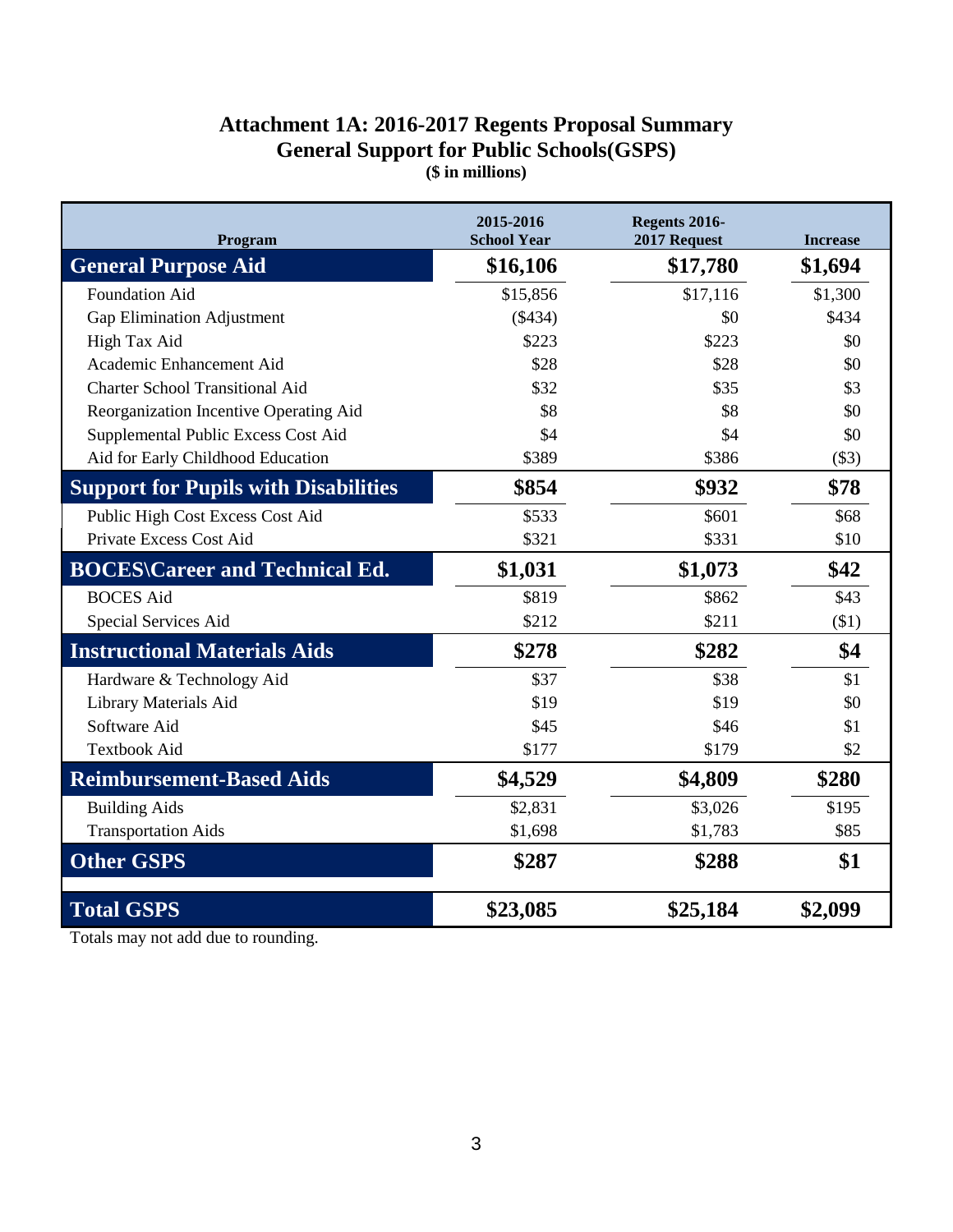# **Attachment 1B: 2016-2017 Regents Proposal Summary – Support for Additional Educational Needs Identified by the Board**

| <b>Additional Program Investments</b>        |               |  |
|----------------------------------------------|---------------|--|
| 2016-2017 School Year                        | \$345,000,000 |  |
| <b>Support for Struggling Schools</b>        | \$75,000,000  |  |
| <b>Expansion of Prekindergarten Programs</b> | \$125,000,000 |  |
| Professional Development                     | \$45,000,000  |  |
| Support for English language learners        | \$75,000,000  |  |
| Funding for Family and Community Engagement  | \$25,000,000  |  |
|                                              |               |  |

| <b>2017-2018 School Year</b>                           | \$290,000,000 |
|--------------------------------------------------------|---------------|
| College and Career Pathways                            | \$65,000,000  |
| Continued Expansion of Prekindergarten Programs        | \$125,000,000 |
| Additional Funding for Family and Community Engagement | \$50,000,000  |
| Digital Learning Aid                                   | \$50,000,000  |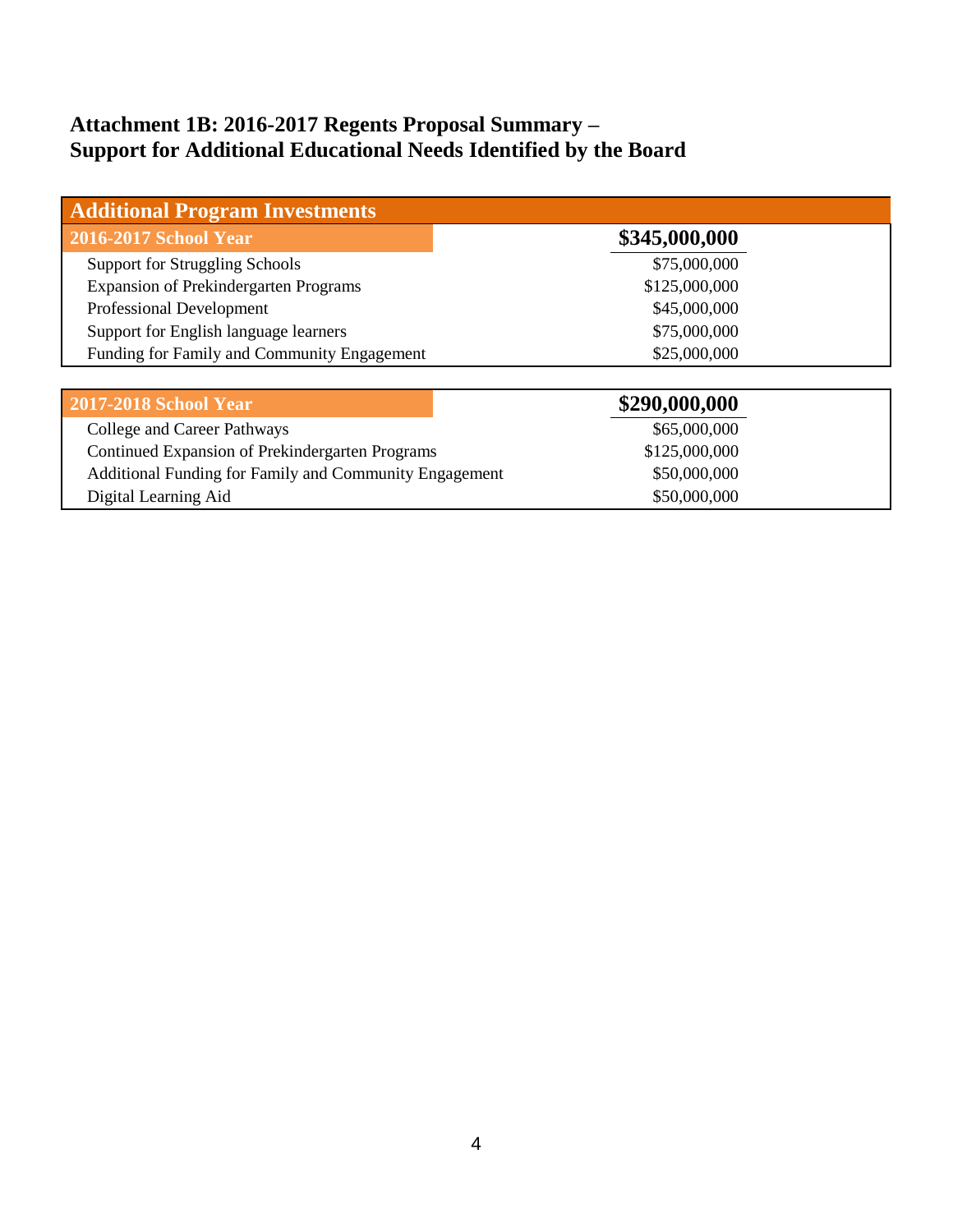# **ATTACHMENT 2**

#### **2016-2017 Regents State Aid Proposal**

#### **Introduction**

Each year, the State Aid Subcommittee makes a recommendation on the level and nature of state support for public schools that will be necessary for the coming school year. This fall, as part of its annual process, the Subcommittee has considered the general fiscal circumstances schools will face in the coming year, as well as particular educational needs that must be addressed.

In its September and October meetings, the State Aid Subcommittee reviewed current levels of state support under the 2015-2016 Enacted Budget. It noted the additional \$1.4 billion in state aid the Governor and Legislature had provided for school districts compared to 2014-2015. In their discussion of the fiscal circumstances school districts will face in the coming 2016-2017 school year, the members noted the potential impact of the Property Tax Levy Limit statutes, which will likely permit no (i.e., 0 percent) growth in local revenues for many school districts in the 2016-2017 school year. Due to this constraint on growth in local support for school operations, the Subcommittee found that the State's role in supporting school district spending must grow to meet the needs of school districts, a perspective shared by many of the state's leading organizations of educators and school leaders. To meet this need, in November the Subcommittee considered a conceptual framework of this State Aid Proposal that included \$2.1 billion in additional formula aids, as well as targeted investments totaling \$300 million additional annually in both the 2016-2017 and 2017-2018 school years, which has changed slightly in this final recommendation to reflect the Board's discussion.

While this approach would increase state aid by roughly ten percent, it would support only an approximately 3.3% increase in total school district spending, due to the lack of growth in local support under the Property Tax Levy Limit statutes in the absence of overrides by district voters or approval of the increase by a supermajority of a municipal board where applicable. This rate of annual spending growth is in line with recent trends. The additional state support would simply allow districts to maintain current levels of service, while providing targeted new funding to support statewide policy priorities and changes in student populations. The additional proposed funding is provided largely through the permanent repeal of the Gap Elimination Adjustment—a full restoration of funds to **all** school districts—and a significant phase-in of the Foundation Aid formula.

The 2016-2017 Regents State Aid Proposal addresses the specific needs of our schools by targeting new support for focused programs. The additional Regents Priority Program requests are as follows:

- Funded in 2016-2017 (\$345 million):
	- o Struggling Schools \$75 million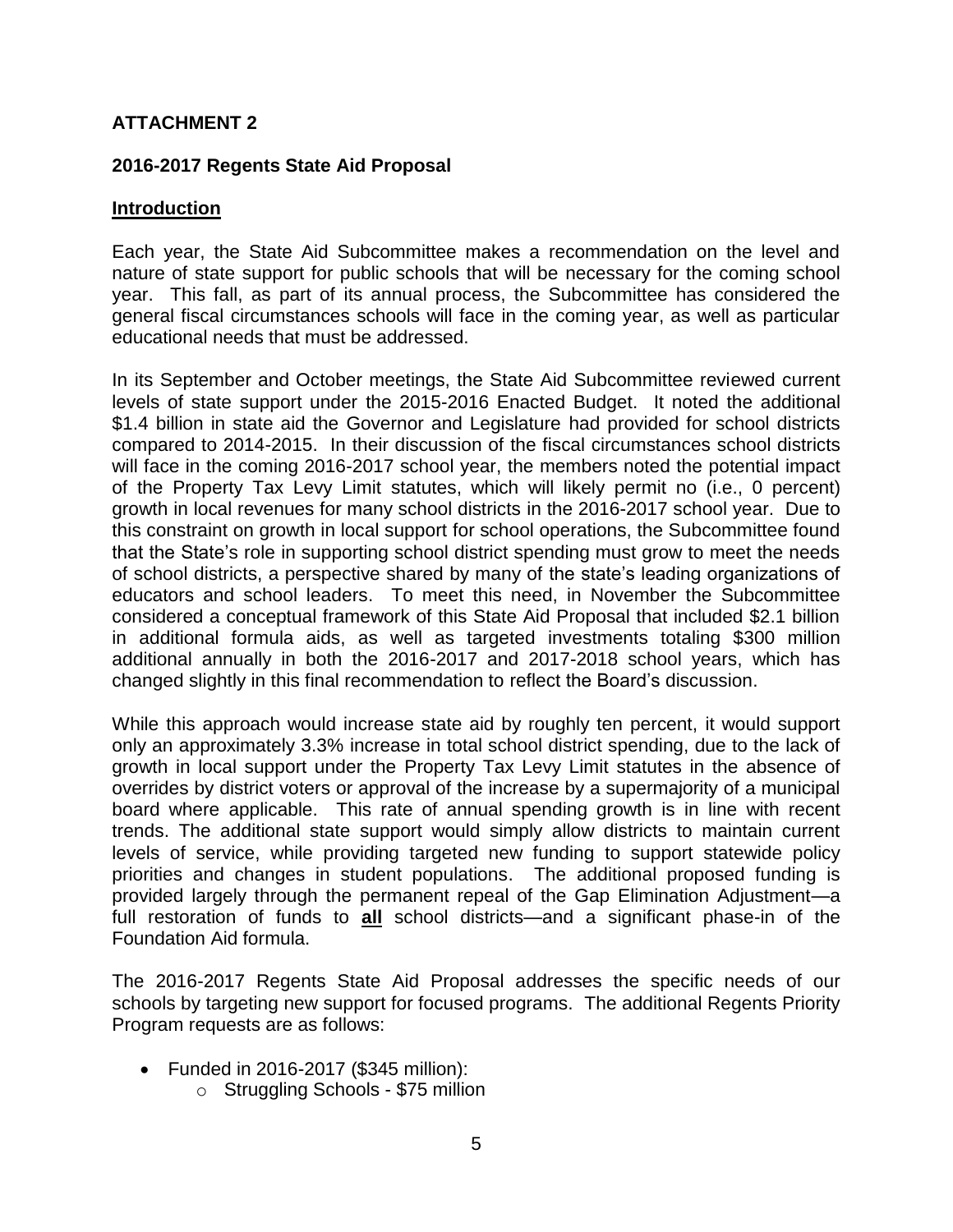- o Education of English language learners \$75 million
- o Continued Expansion of Prekindergarten Services, including the alignment of existing programs into a single program - \$125 million
- o Professional Development for Teachers and Principals \$45 million
- o Family and Community Engagement \$25 million
- Authorized in 2016-2017 but reimbursed in 2017-2018 (\$265 million):
	- o College and Career Pathways \$65 million
	- o Support for the Transition to Digital Learning \$50 million
	- o Additional Prekindergarten Expansion \$125 million
	- o Additional Family and Community Engagement \$25 million

The following describes, in detail, each of the proposed investments and how they will meet the goals of the Board of Regents and the needs of school districts across the state.

#### **\$2.1 Billion Formula-based Aid Increase**

The Regents State Aid Proposal represents an increase of approximately 3.3% over projected school district expenses for the current year. Though school district costs have grown an average of less than three percent in recent years, districts face many financial challenges, including increases in teacher contracts, health care costs, the need to acquire optical scanning voting machines and the potential of a substantial minimum wage increase.



**Chart 1. Annual Rate in School District Spending Growth, 2007-2008 through 2016-2017 Proposal**

Source: School District Fiscal Profiles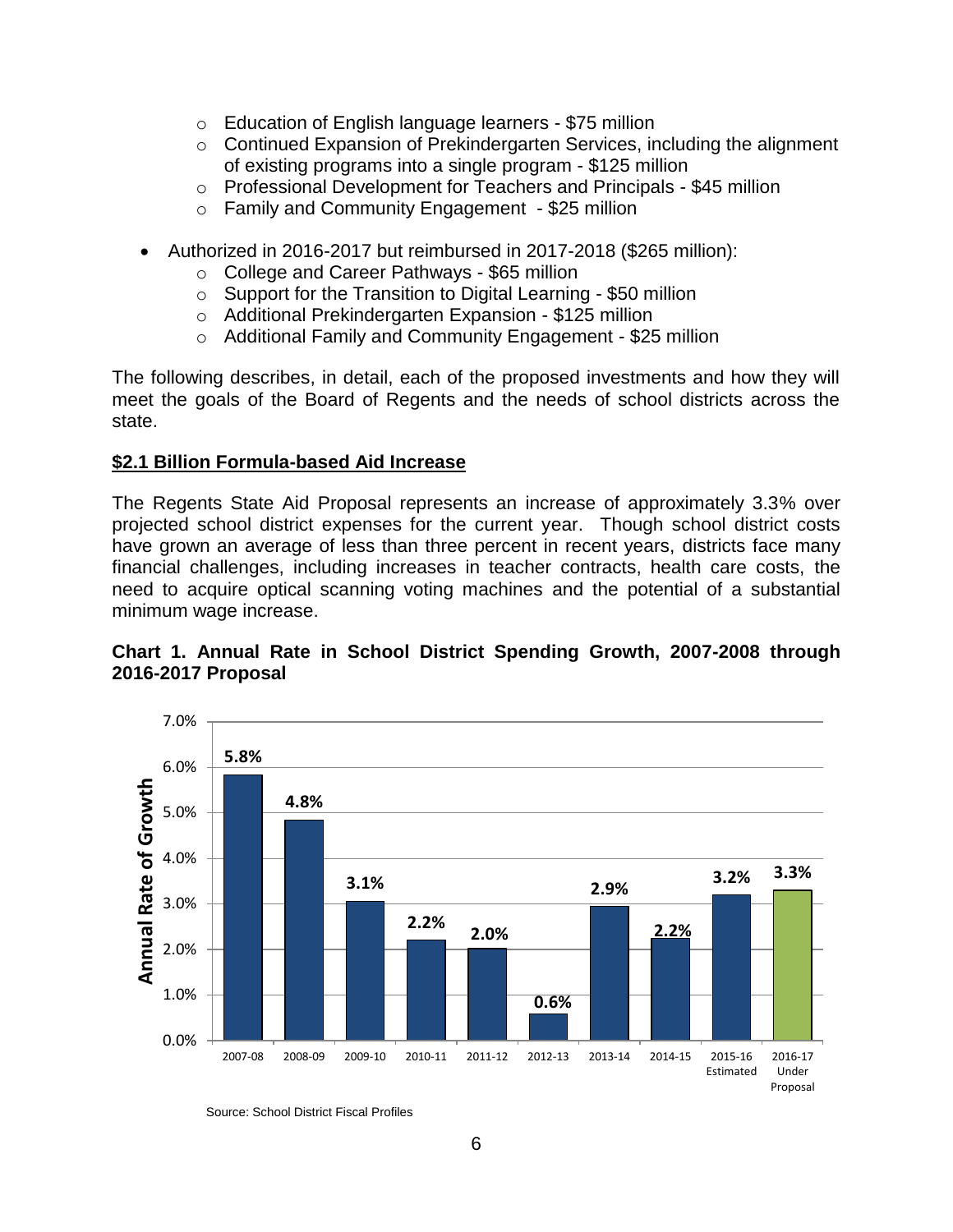School districts support their operations and any cost increases through three primary sources of revenue: state aid, local tax levy and federal revenues. For 2016-2017, federal revenues are not expected to increase. In addition, without overrides by a supermajority of local voters, the local property tax levy limit will likely permit no growth in local levies for most school districts. District voters retain the capacity to override the tax levy limit, but based on historical patterns, the majority of school districts will likely remain within its constraints. Unless additional State aid is provided, school districts, particularly high needs districts, may struggle to maintain a full range of quality educational services for their students because of increases in fixed costs such as contractual obligations and legacy costs. The Regents State Aid Proposal is intended to address this concern and avoid program reductions.



**Chart 2. Statewide School District Revenues, by Source**

#### **Foundation Aid (additional \$1.3 Billion recommended)**

Over a decade ago, the Board of Regents proposed Foundation Aid as a means to provide equitable State funding to support instruction that meets Regents standards, with proportionally greater funding flowing to low wealth school districts and districts with a concentration of students who need it the most—those with special education needs, English language learners and economically disadvantaged students. These students may not have the resources and support at home to enable them to meet the Regents' college- and career-readiness standards without additional supports in school. The Board has historically maintained its commitment to the Foundation Aid approach, and at this time renews its commitment to phasing-in Foundation Aid within a reasonable time, with a substantial increase in Foundation Aid in 2016-2017, the elimination of the Gap Elimination Adjustment, and a continued phase-in of Foundation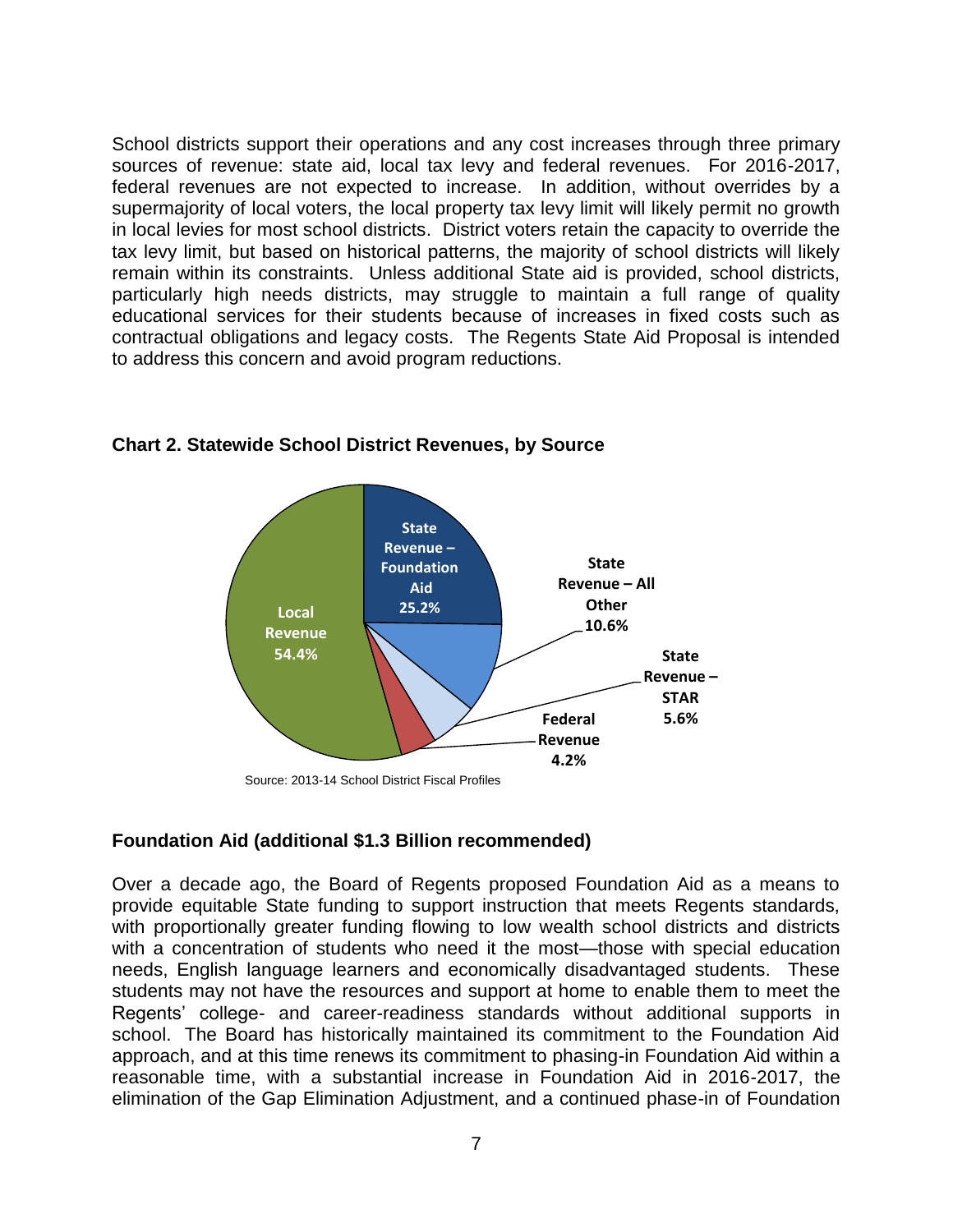Aid over the next three years to allow districts to plan for the effective expenditure of the additional funds to improve instruction.



**Chart 3. Total Foundation Aid, 2006-2007 through 2016-2017 Regents Proposal**

#### **Gap Elimination Adjustment Restoration (\$434 million, formula-based reduction eliminated)**

The GEA is a formula created in the aftermath of the Great Recession which deducts certain amounts from the calculations for the majority of the formula-based aids. The GEA remains in statute and it deducts approximately \$434 million from the aid that would otherwise be paid to school districts in the 2015-16 school year. The Board of Regents recommends a permanent repeal and full restoration of funds to **all** school districts in the state.

#### **Reimbursement-based Aids (\$403 million in increased reimbursement – based on current formulas)**

The Regents propose funding all reimbursement-based aids at their statutory levels for the 2016-2017 school year. This includes Building Aid (\$195.1 million), Transportation Aid (\$85.2 million), Public and Private Excess Cost Aid for special education services (\$77.6 million), BOCES Aid (\$42.8 million), and other minor increases (\$2.46 million).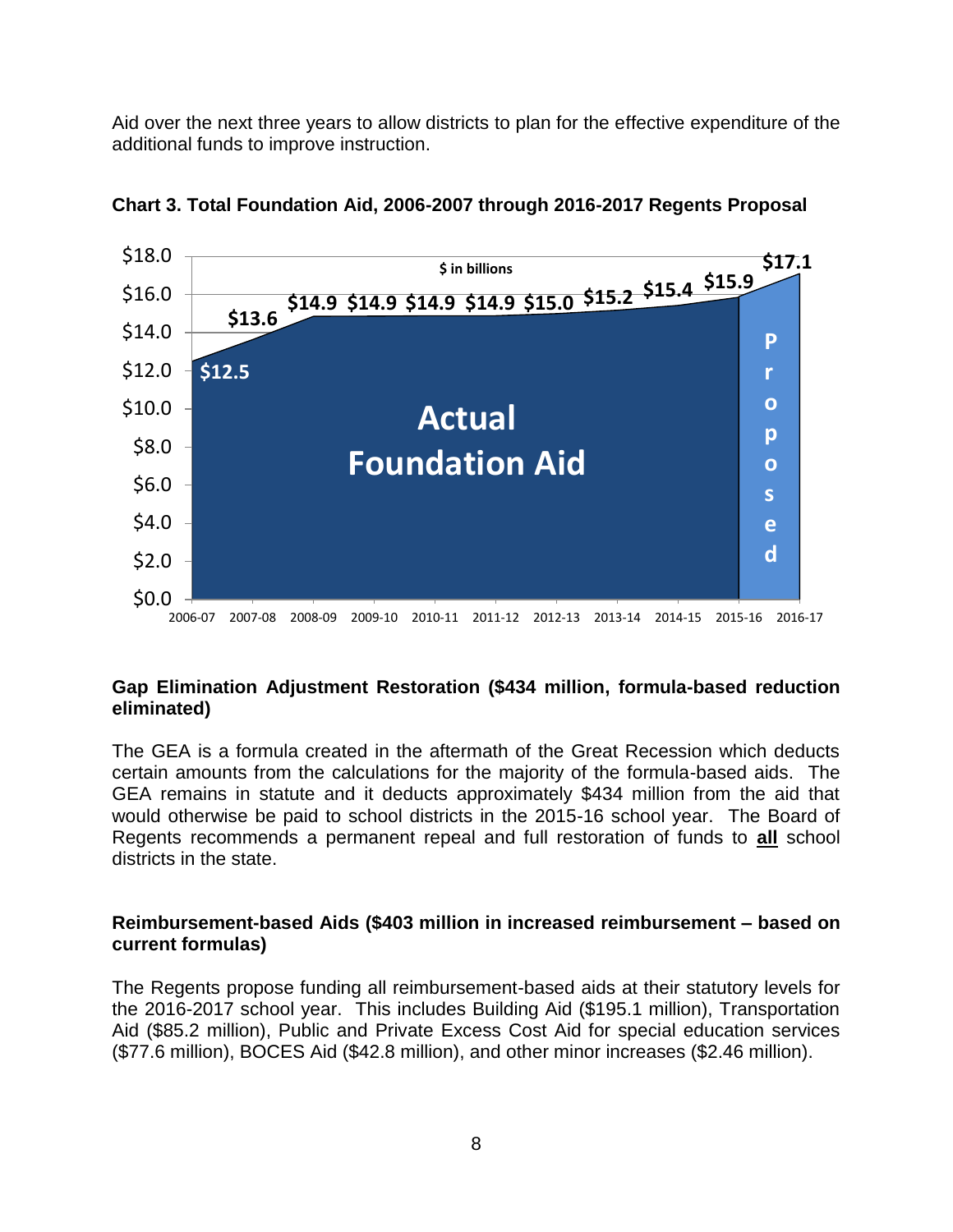#### **Reimbursing Schools for Prior Year Aid Claims**

For the reimbursement-based aids, state law creates certain timeframes within which districts have to file their claims for aid in order for the aid to be paid in the next school year, which is standard practice established by statute. Once those timeframes have elapsed, state law creates another period within which the claims can be made and paid in a later year, under an appropriation made specifically for the prior year aid claims. The prior year claims are put in a pool and paid in the order of approval, but in recent years, the appropriation has not grown at the same rate as the pool, resulting in rapid growth in the amount of money that the state owes to districts.



**Chart 4. Growth in Prior Year Claim Liabilities, 2009 - Present** 

The 2015-2016 Regents State Aid Proposal included a call for the state to utilize onetime settlement revenues to pay off the \$260 million "prior year adjustment" claim pool. This was not enacted, so due to the mismatch between the appropriation and the rate of growth, the total amount awaiting payment has grown to nearly \$320 million since last year, with a majority of the funds owed to High-Need districts. If appropriation levels remain the same, it would take seventeen years to pay off a claim filed today, with the length of the backlog affecting new claims growing each year. In its Mid-Year Financial Plan Update, the Division of Budget has announced that the state still has \$2 billion in "unbudgeted" settlement funds remaining. Reimbursing districts for the entire amount of outstanding Prior Year Aid claims is a fiscally responsible use of one-time revenue sources that would be a significant benefit to school districts. The Board again recommends that the full amount of prior year claims (\$320 million) be paid for the 2016-2017 school year.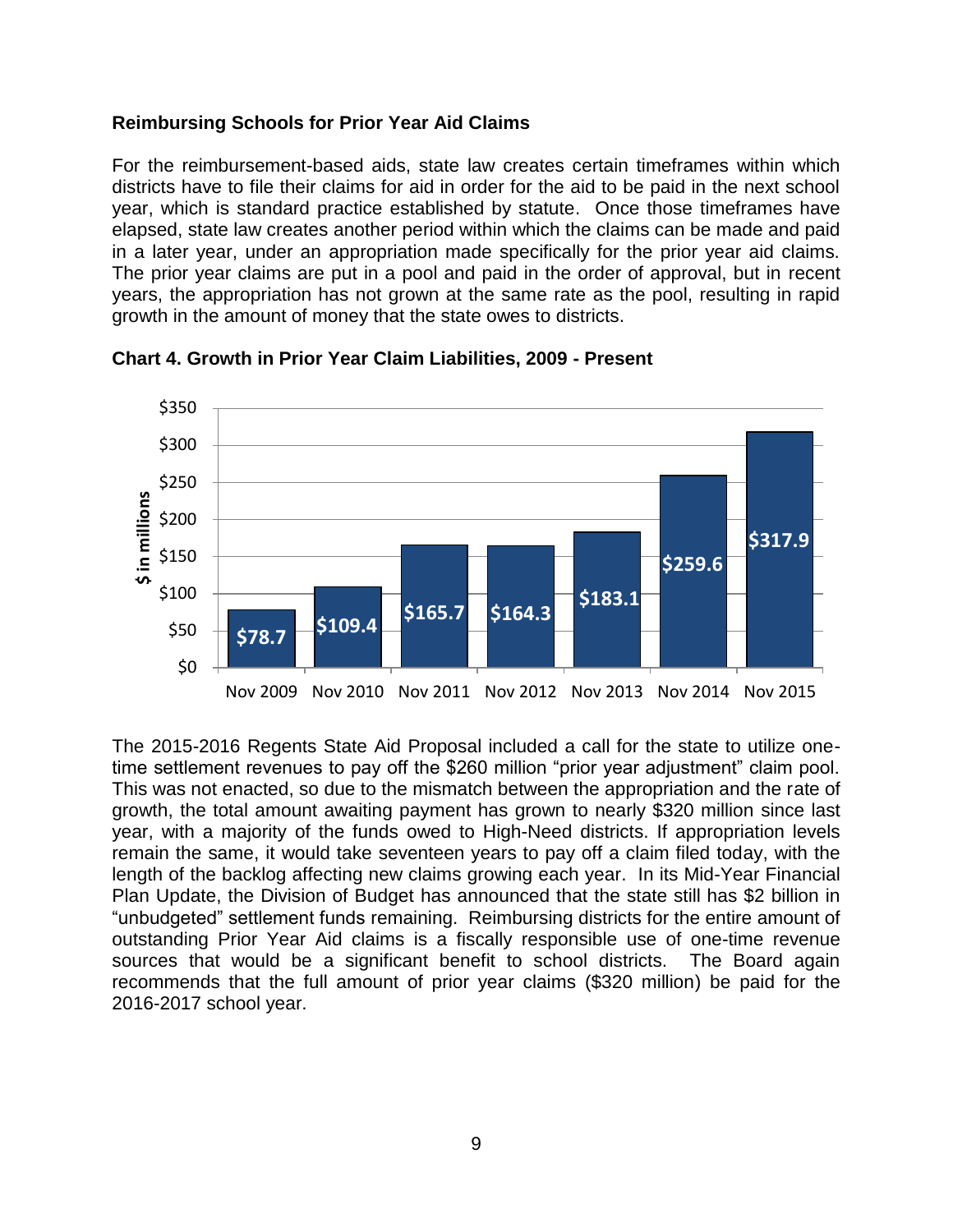#### **Targeted Funding to Address Educational Needs**

In October and November, the Subcommittee discussed several emerging policy goals and directed staff to develop a proposal that reflects these objectives. The 2016-2017 Regents State Aid Proposal recommends fiscal support of the following programs.

#### **1. Increase Support for Career and Technical Education (CTE) Pathways to Graduation (\$65 Million to be reimbursed in 2017-2018)**

Last year, the Board of Regents voted for the Multiple Pathways Initiative, which will provide multiple pathways to graduation, including  $a_4 + 1$  option which will allow students to take four Regents exams and a comparably rigorous CTE exam. This was an important step toward preparing more students to meet the goal of readiness for college and career. However, elements of the primary aid programs that support high quality Career and Technical Education programs have not been adjusted for inflation in many years. As a result, the state's real level of support for these programs shrunk at the same time local revenue growth has been limited by the economy and the property tax cap, making it hard for many districts to make these new options available to students.



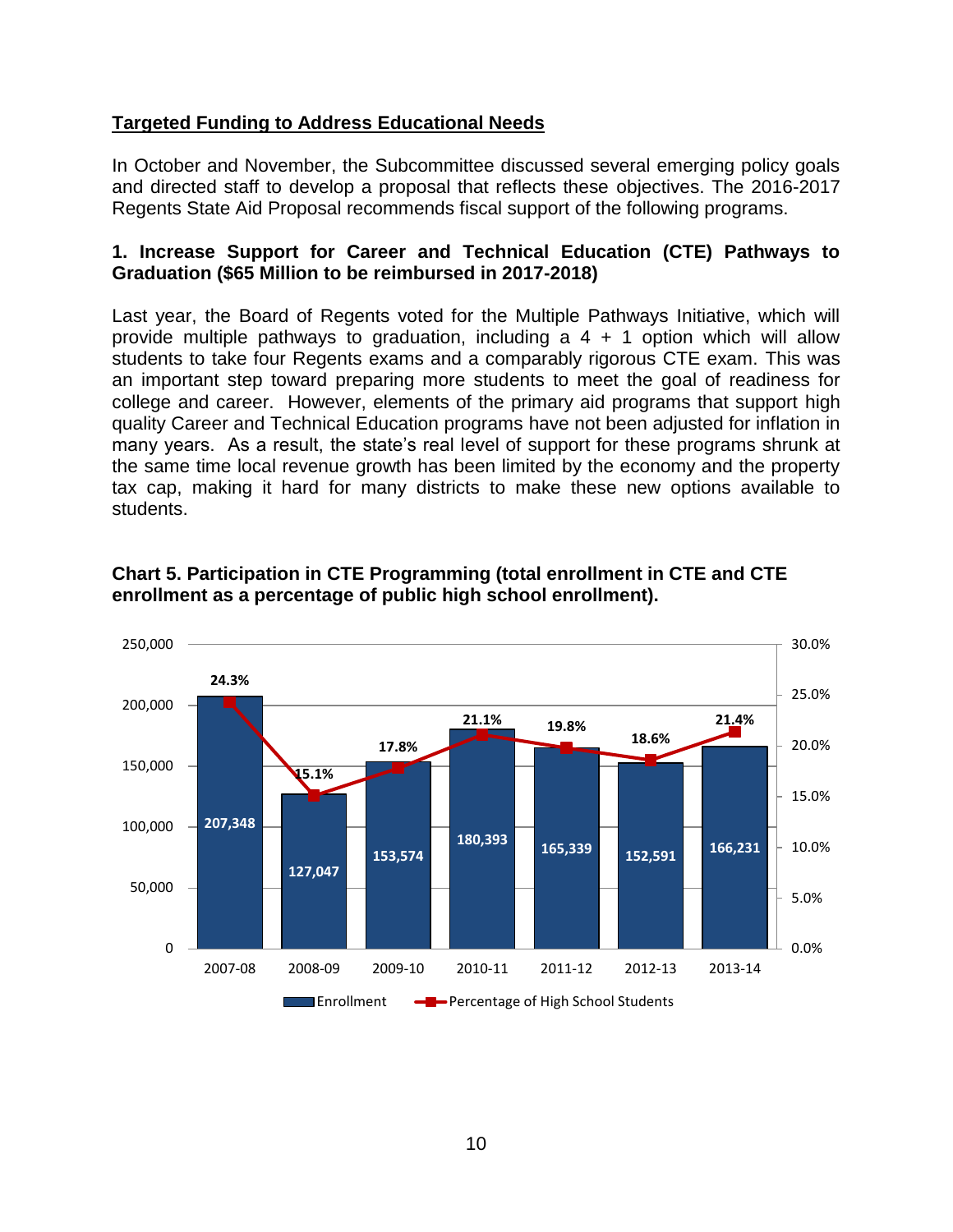Components of a comprehensive CTE aid package include:

 **Enhanced BOCES Aid for CTE Pathways programs**. The instructional salary eligible for BOCES Aid has remained fixed at \$30,000 per year since 1992. Since this flat reimbursement amount has not kept pace with the actual costs to employ well-prepared teachers to run strong programs, the state has effectively reduced its direct support for these programs over time. This may have reduced the ability of school districts to send their students to high quality programs offered by the BOCES. As the chart above illustrates, recent years have shown reduced participation in career and technical education programming, even as the Board was working to incorporate success in the most rigorous programs into the State's graduation pathways.

To address this issue and reap the benefits of high quality CTE programming both for students and the state's economy, the Regents recommend that the aidable salary for high-quality BOCES CTE programs be doubled over the next five years, with 20 percent of the gap funded for services provided in 2016-2017, and 20 percent annually for four years thereafter, with any further adjustment necessary to bring the reimbursement salary into alignment with the effects of inflation occurring in the following year. After that, the reimbursement salary level should be indexed to the rates of growth in professionals' salaries (available in federal data) to avoid the re-emergence of similar distortions in the future.

The Board also notes that increasing the BOCES salary cap for all instructional salaries and not just those for teachers in career and technical education programs would be an effective way to encourage the regionalization of services. This would make specialized coursework such as, but not limited to, advanced placement, a larger variety of foreign languages and the arts more available to students, especially as additional Pathways to Graduation are recognized by the Board. This would counteract the reduction in curricular opportunities that has occurred in recent years, especially in districts experiencing rapidly declining enrollments combined with fiscal stress.

 **Enhanced and Expanded Aid for High Quality CTE programs Operated by the Big Five Cities and Non-component School Districts**. The Board recommends that the state change its method of reimbursing the expenses for Career and Technical Education programming for the large cities and other non-BOCES component districts. The current program pays a flat, per-pupil amount, which has not been adjusted for inflation in some time. This has made it difficult for the non-BOCES component districts to maintain quality programs. To reflect the changes in the cost of operating career and technical education programs that provide the rigorous preparation necessary for success in the world of work, the Subcommittee recommends that the reimbursement model for these districts be made more similar to that used for BOCES-operated programs.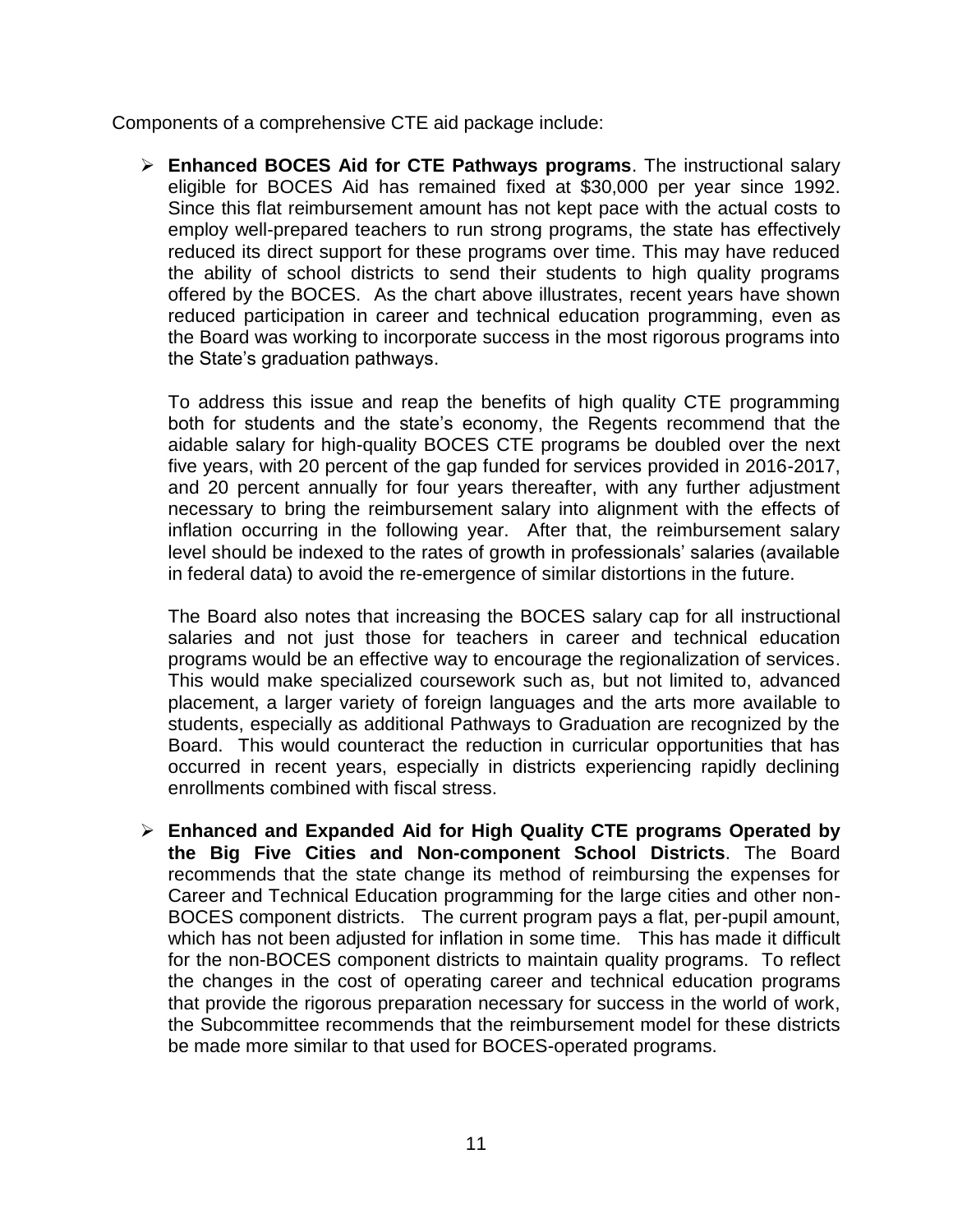In addition, the Big Five Cities currently provide CTE programming for many  $9<sup>th</sup>$ graders, even though the current funding stream does not consider them to be eligible for aid. Currently, there are over 3,000 such students in Buffalo, Syracuse, Rochester and Yonkers.

Since the existing program is funded on a current year basis, there would need to be a transition to the reimbursement model. The Board recommends that for 2016-2017, these districts would receive funding under the existing model, with additional reimbursement for 2016-2017 services paid at the same levels available for BOCES. Prospectively, the non-BOCES component districts would then be funded at a level aligned with the BOCES model. Since the formula would support a larger percentage of the costs, these districts could gradually increase the quality of their programming and the number of student places available. These programs, like those in the BOCES, will be expected to move toward the provision of higher quality services, the development of stronger linkages to employment and higher education, and thus result in successful transitions to the world of college or work for their students.

 **Expanded NYS Pathways in Technology Early College High School (NYS P-TECH) Program:** Consistent with the goals of the Board's Workgroup to Improve Outcomes for Boys and Young Men of Color, this recommendation includes \$6.5 million for additional rounds of the successful NYS P-TECH Program, specifically for expanding participation rates of boys and young men of color. High quality CTE programs provide opportunities for students to demonstrate and reinforce both academic and technical skills as well as experiences in work-based learning where on the job mentoring can play a critical role in developing life-long, transferable employability skills for a constantly changing global economy. More examples of the NYS P-TECH model need to be implemented in our large cities to provide targeted populations with the opportunities to experience academic and career-focused success at an early grade level. Outreach in middle schools for such programs helps students and families make decisions on education, and careers that can transform lives. They provide work-based learning opportunities that enable students to connect what they are learning to real-life career scenarios and choices. Redefining college readiness to include these components will also help lead our students to successful rewarding employment and success in life.

#### **2. Expand Access to Full-Day Prekindergarten and Align the State's Multiple Pre-K programs (\$125 Million in current year programming, with an additional \$125 million in new programming in 2017-2018)**

Research has shown that early childhood programs that incorporate certain key elements are an effective way to enable students to begin school ready to learn and to close the early preparedness gaps that cause some children to struggle throughout their school careers. The Board recommends expanding New York's investment in early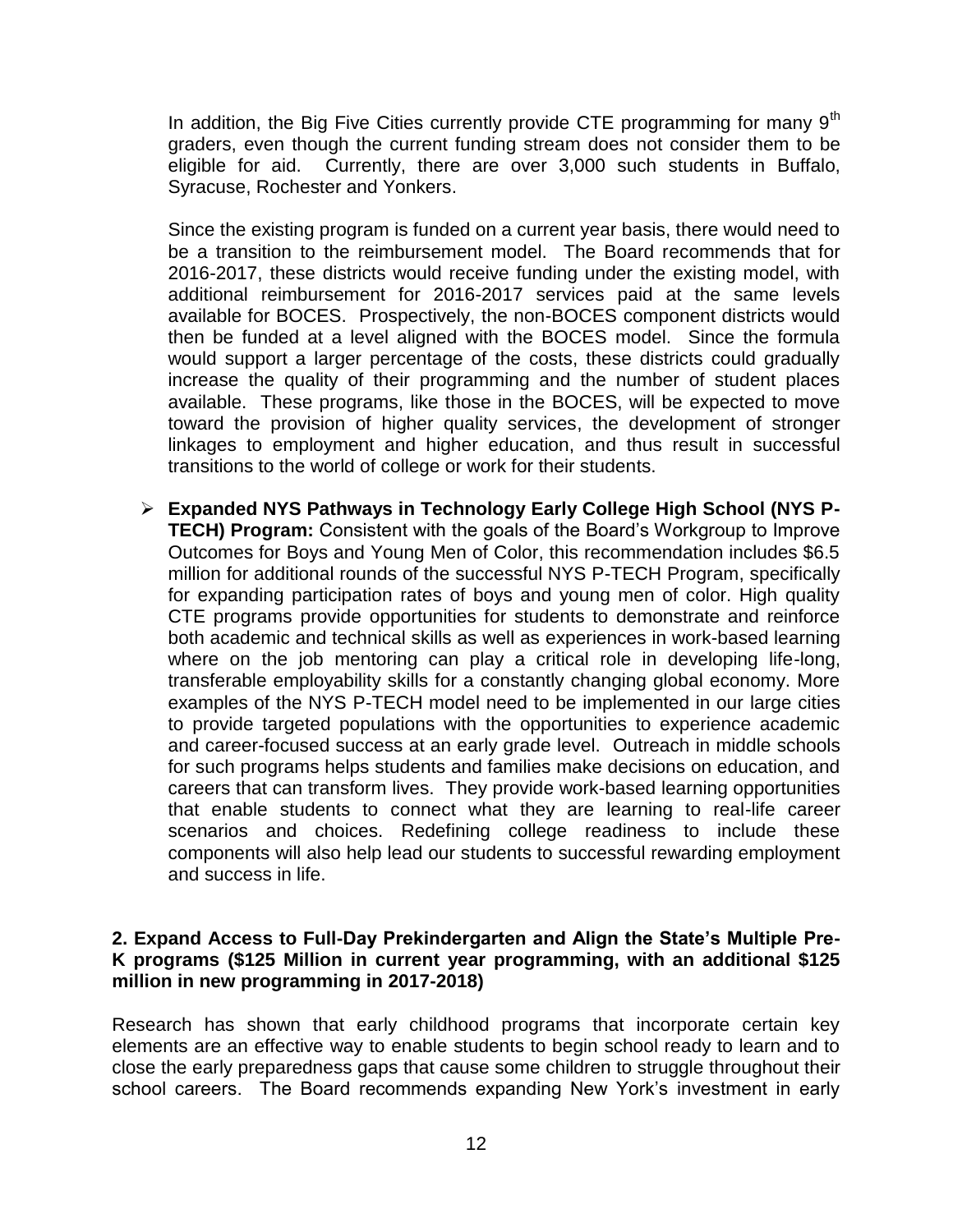childhood programs by \$125 million in 2016-2017. This expansion would be based on the \$10,000 per child level that has been used to support expansions of early childhood programs in recent years. The Board recommends that the State align the existing Pre-K programs to create a single program with:

- $\triangleright$  Adequate support to ensure that districts participate and offer quality, full-day programs;
- $\triangleright$  Services targeted first to the districts with the neediest children, and then expanded to include every four-year old child;
- $\triangleright$  Funding that is allocated to districts using State Aid formula-factors;
- $\triangleright$  Predictable, long-term funding;
- $\triangleright$  Flexible financing that permits mid-year program expansions, reimbursed on a pro-rata basis, so districts are able to begin programs mid-year if they discover the need; and
- Consistent, rigorous quality standards, streamlined data reporting methodologies, and amended regulations that reflect the current research on quality early education regarding staffing, curriculum, and facilities, among others. The Department recommends that all of the State's Pre-K programs be brought into alignment with the quality requirements of the Priority Pre-K program.

The Board's recommendation for a \$125 million expansion in support for early childhood programs will allow a significant increase in the number of seats available to children next year. For 2016-2017, this \$125 million would allow school districts currently receiving allocations from the \$25 million in Priority Pre-K funds, which are set to expire at the end of 2015-2016, to transition to a regular formula-based aid without disruption in their programs. It would also support an additional \$100 million in new investments. The Board recommends an additional \$125 million in new support be provided in the following year.

To align the elements of the current programs to the high standards set under the Priority Pre-K program, support for some existing prekindergarten programs must be increased. Providing a per pupil maximum of \$10,000 would result in fewer new seats being available for the first year, but would provide improved quality of existing programs. Once existing prekindergarten seats are funded to provide a high quality experience, available funds would be used to expand quality programs to all children. The current programs have been focused on the districts that serve high-need children, the children that research has shown gain the most from participation in strong early learning programs, so additional support for quality in districts with existing programs will have direct benefits to closing school readiness gaps for our youngest learners. As the program expands over time, the State should ensure that every child has access to early childhood classrooms with the following research-supported characteristics:

- Teachers who are certified in early childhood education and well-prepared to teach our youngest learners; dedicated to their work in early childhood settings, and strong in the areas of cultural responsiveness and family engagement;
- $\triangleright$  Developmentally-appropriate activities;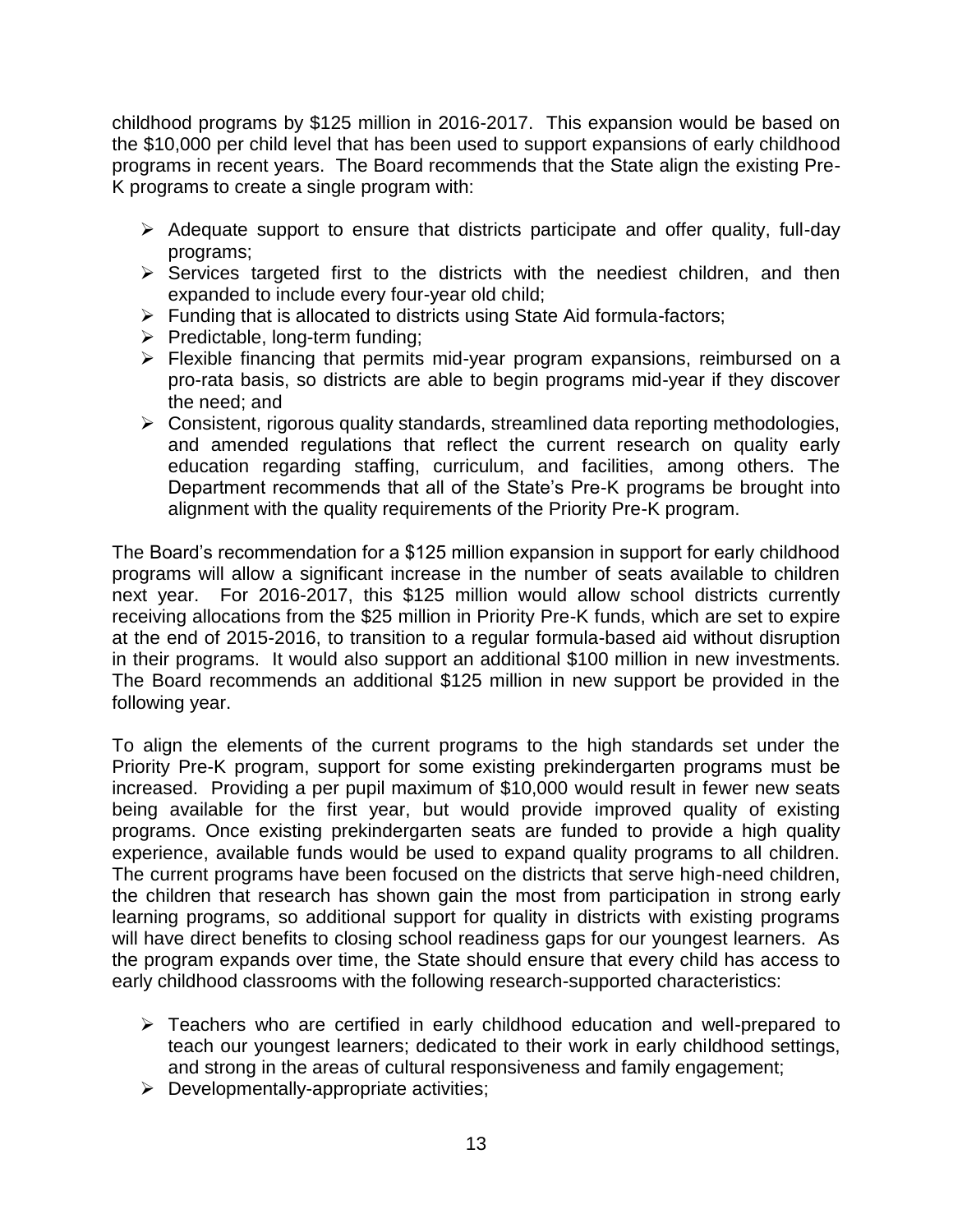- $\triangleright$  Alignment to developmentally appropriate early childhood standards through New York's Pre-K Foundation of Learning Standards;
- $\triangleright$  Linkages to the school-age curriculum that provide good transitions to kindergarten; and
- $\triangleright$  Effective evaluation practices that keep programs moving toward excellence.

#### **3. Support English language learners'/Multilingual Learners' Success (\$75 million for current year, 2016-2017)**

In 2014-2015, New York served a total of 241,068 English language learners (ELLs) and Multilingual Learners (MLLs). This represented 8.8 percent of the public school students in New York State (NYS). These students spoke over 200 languages. To ensure that these students meet rigorous academic standards that make them ready for college and career, critical stakeholders have been engaged in direct work that promotes and expands academic opportunities for ELLs/MLLs. These stakeholders have recognized that in order to ensure that academically and linguistically relevant instruction is provided to our students, districts must be provided with the appropriate tools, such as assessments in the home language, professional development and instructional resources.

Currently, funding for these services for ELLs is provided through state categorical funding in the amount of \$13.5 million, and the federal Title III, Part A program provides more than \$59.8 million annually to New York State. In addition, assistance is provided though Foundation Aid through by including the count of ELL students in the pupil need weighting. However, since the full implementation of Foundation Aid has been delayed, districts with large numbers of ELLs need additional funding because the amount of aid generated through Foundation aid has not kept pace with the demand for services caused by the influx of new immigrant students and the need to provide the full range of services required under statute and regulation to students in a variety of languages. Those changes reflected the most current research-based findings in the best-practices for the provision of services to ELLs/MLLs and enhanced the level of programming and delivery of instruction to meet their needs. This requires a significant investment to support these services. The Board of Regents recommends an additional \$75 million in focused aid for districts serving ELLs; this would be in addition to the increased funds that will be available through the recommended expansion of Foundation Aid.

The additional state aid could be used to provide support for the following areas:

 **Co-teaching:** Co-teaching approaches will ensure that Integrated English as a New Language (ENL) instruction is age and grade appropriate, academically and linguistically relevant, and that ELLs/MLLs have complete access to the rigorous Common Core Learning Standards. This approach would match teachers with training and certification in English to Speakers of Other Languages (ESOL) and Bilingual Education (BE) with content area teachers;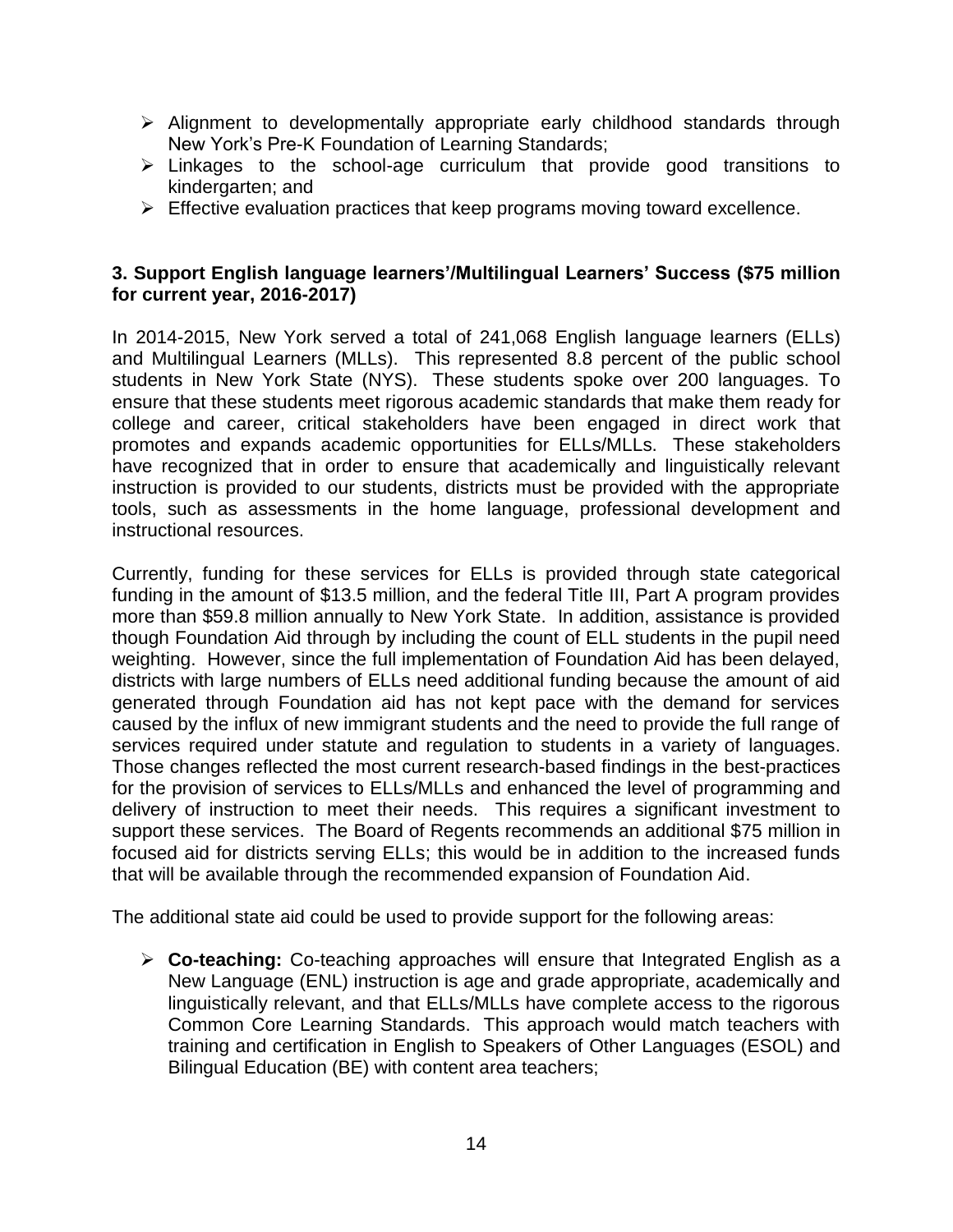- **Family Engagement:** The creation of materials and resources that will enable parents and guardians of ELLs/MLLs to make informed decisions about their children's education. In addition, aid could be used for increasing opportunities for parental engagement, and the translation of resources and materials for parents and guardians of ELLs/MLLs making state-wide information accessible in a language that is best understood;
- **Services to Students with Interrupted/Inconsistent Formal Education:** In New York, students with interrupted/inconsistent formal education (SIFE) make up 8.7 percent of the total ELL/MLL population (based on 2014-2015 data). In order to meet the uniquely diverse needs of this sub-population of students in secondary (middle and high) school, support is needed to provide rigorous instruction, appropriate interventions and professional development that accelerate learning for these students;
- **Materials Creation:** This would support the use of materials and instructional resources that are age and grade appropriate, academically and linguistically relevant, and aligned to the Common Core Learning Standards; or
- **Professional Development:** Funds would support substantial and sustained opportunities for all teachers and administrators serving ELLs/MLLs, to participate in meaningful and high-quality professional development that builds capacity for the recognition and understanding of the vision and expectations for meeting the diverse needs of ELLs/MLLs.

# **4. Support for Struggling Schools (\$75 million for current year, 2016-2017)**

The Department has identified over 120 schools across the states which are struggling to provide their students adequate preparation for college and career. While these schools have outcomes that are slightly above that of the schools defined as 'persistently struggling,' the 80,000 students who attend these schools still suffer the consequences of very low performance. The majority of the elementary school students in these schools are performing at Level 1 (the lowest level), and in the high schools with this categorization, the majority of students fail to graduate within four years. This low performance is a tragic waste of student time and school funds, and it is not acceptable to simply wait until these schools fall down into the persistently struggling group to rethink their approach. As a result, the Board recommends that the state provide a separate stream of funds that would be targeted toward sustainable, research-based investments in comprehensive school-wide reform in these schools, and in the districts in which they are located.

These funds would be provided each year for three years to the districts that contain any one of the 124 schools currently on the Struggling Schools list. If the funds were allocated on a per school basis, that would make approximately \$600,000 available for each school for each of the three years. Districts with these schools will be required to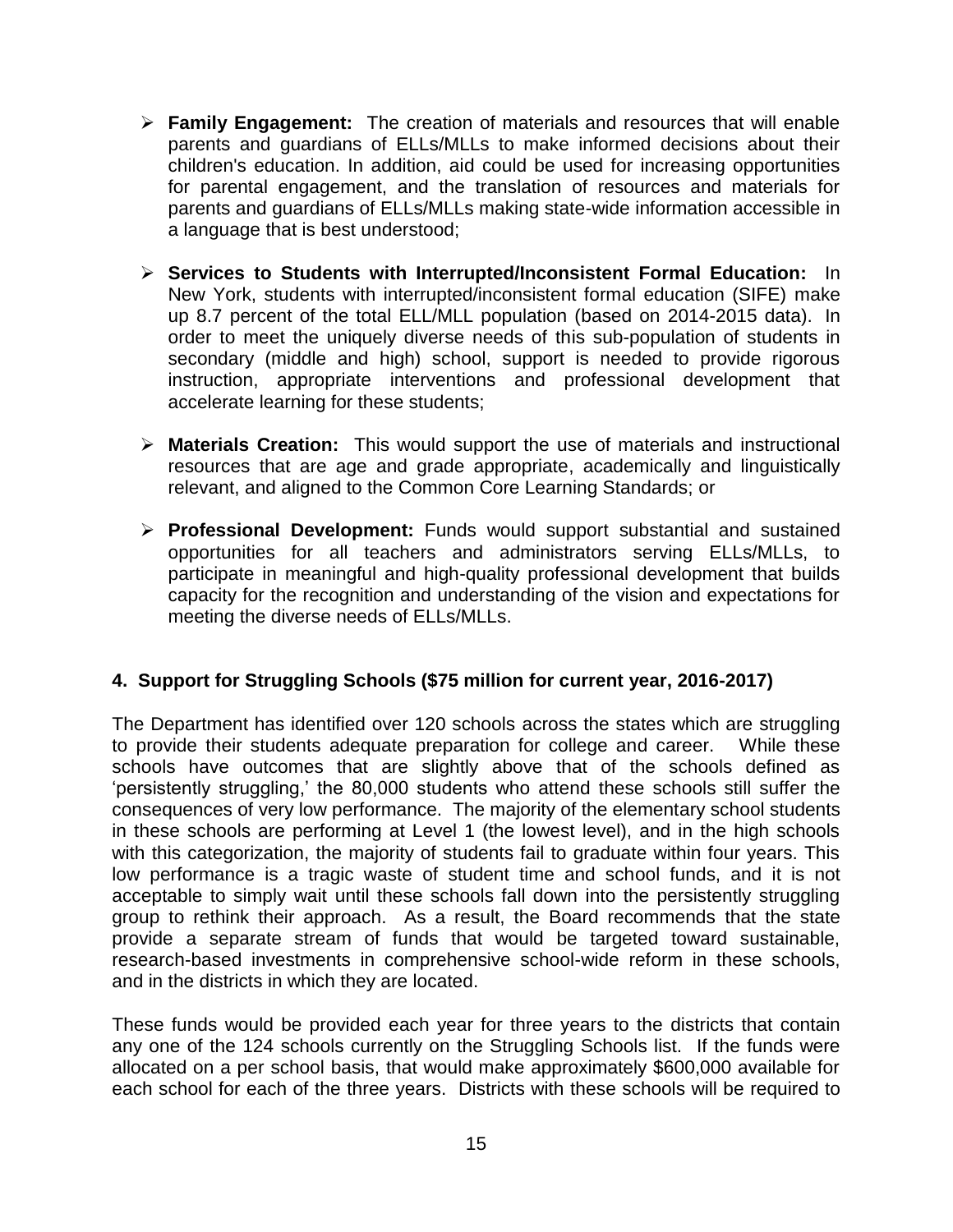engage in certain non-negotiable activities that have a proven track record for successful school turnarounds. These activities would be focused on building a sustainable model for the turnaround school that will outlast the three years of funds. The Department will provide schools a menu of other activities with strong records of success, from which to choose based upon locally defined needs. These activities will be evaluated based upon clear and measurable goals defined by the district and shared with the Department.

These funds would support the following required items that will build long-term capacity for improved performance in the school:

- **Resource Allocation Review:** A rigorous review of district and school resource allocation practices, including:
	- o A zero-based budget that eliminates any non-research supported spending,
	- o Review of teacher assignment practices to and within the struggling school; and
	- o Consideration of scheduling opportunities that will enable the school to focus extra support for students where it is needed, at a reasonable cost;
- **Leadership Strength:** Investments in leadership strength, such as mentorship, preparation for cultural competency and support for strong instructional leadership; and
- **Aligned Management:** Where it does not already exist, the introduction of an aligned management system at the district level.

The Board envisions an approach where the first year of funding addresses those nonnegotiables. After this time spent identifying areas where the districts' and schools' systems need improvement and the start of those improvements, districts with struggling schools will begin to implement the recommended systemic reforms. Districts will also use this time to identify research-supported reforms on the menu. These could include:

- $\triangleright$  Programs to combat chronic absenteeism by identifying and addressing the root causes;
- $\triangleright$  Extended learning time flexibly organized to meet student needs, such as early starts for learners who need extra assistance;
- $\triangleright$  Community schools that bring families into the school beyond the normal school day and week;
- $\triangleright$  Investment in data systems that help teachers identify areas where their students need more help.
- $\triangleright$  Personalized, blended learning approaches that use technology to extend the school day, allow for focused skill development, give students access to preloaded age- and reading-level appropriate books to read at home.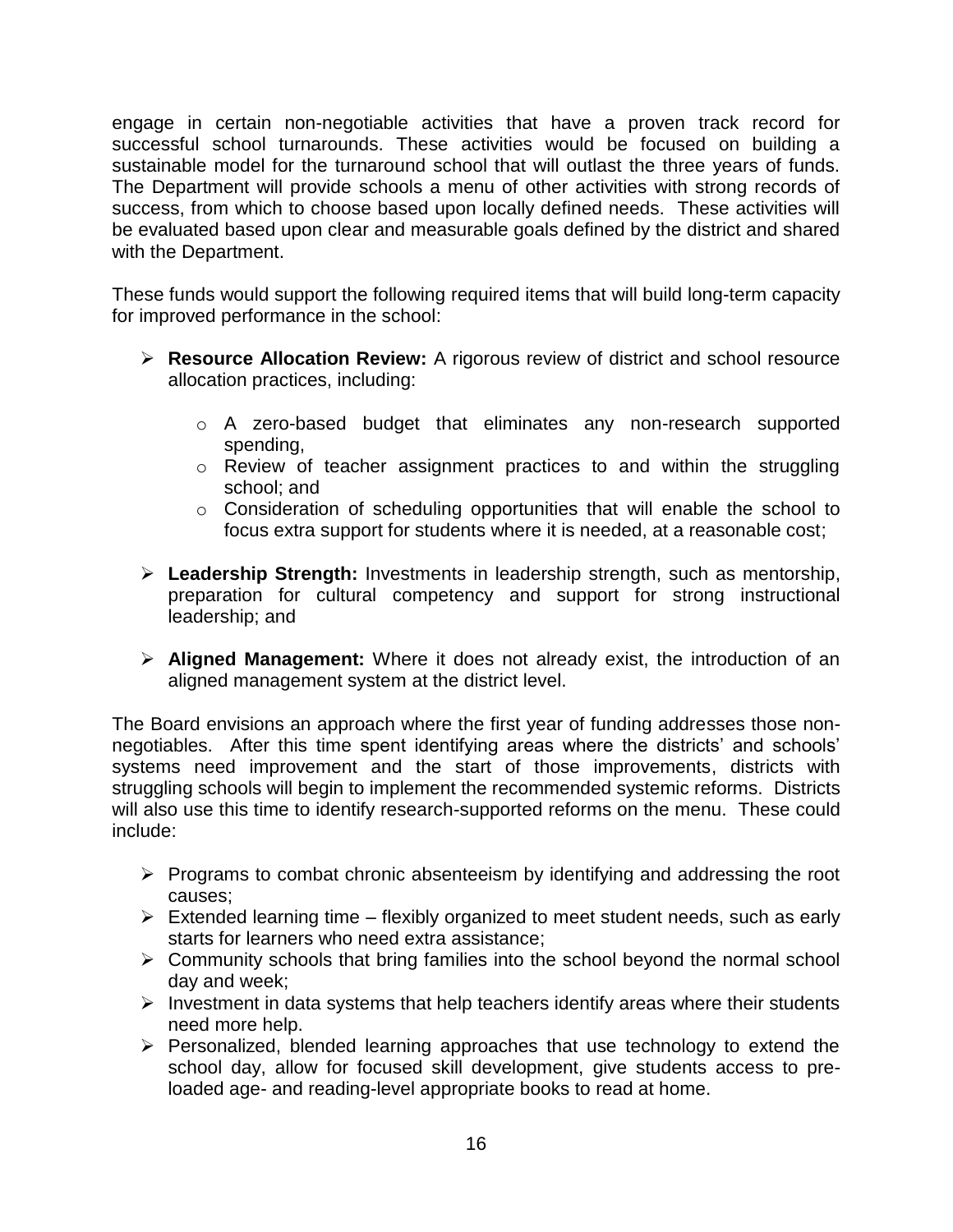#### **5. Professional Development for Teachers and Principals (\$45 million for current year, 2016-17)**

The Board of Regents has emphasized the need for improved professional development opportunities for teachers and principals. These improvements will enhance the ability of our workforce as the higher standards are implemented. The Board continues to recommend the creation of an Instructional Development Fund, building upon the success of the Race to the Top-funded STLE Initiative. This would be the first year of a five year investment into the Instructional Development Fund. It would support the capacity-building work of districts that are prepared to work in collaboration with their teachers and their bargaining units, to bring about systemic change to the human capital capacity of the district workforce. This would include, but not be limited to, more professional development and increased collaborative planning time in the school day and year.

Within the \$45 million request, \$10 million would be set-aside for recommendations from the Board's Workgroup to Improve Outcomes for Boys and Young Men of Color Young. This component would support school professional development programs that expand knowledge, skills and attitudes necessary to provide competent educational approaches and practices to improve outcomes for boys and young men of color.

This recommendation would reflect the first of a five year commitment to fund the creation of skilled teams of professional development experts who would provide stateapproved professional development programs, which also reflect an understanding of local teaching needs. These expert teams will be sited close to the communities whose teachers they serve, so that they can provide high quality embedded support to districts' human capital investment plans. The Board envisions that these teams will help districts and their teachers arrive at a systemic approach to the recruitment, development and support of high quality teachers, like that recommended by the Carnegie Foundation for the Advancement of Teaching. The Foundation's research finds that school district human capital systems that:

#### **Acquire Strong Instructional Staff for the School:**

- $\triangleright$  Get the right teachers in the right positions on time;
- $\triangleright$  Partner with teacher suppliers;
- $\triangleright$  Responsive to district needs:
- $\triangleright$  Detect and forecast personnel needs;
- $\triangleright$  Build pool of high quality applicants;
- $\triangleright$  Enact strong hiring processes; and
- $\triangleright$  Match based on content, grade, pedagogy, connection to community.

#### **Develop School Instructional Staff:**

- $\triangleright$  Support professional growth in school-based learning communities;
- $\triangleright$  Socialize new teachers into the school community;
- $\triangleright$  Ensure supportive coaching/mentoring relationships for new teachers; and
- $\triangleright$  Provide individualized PD opportunities in response to demonstrated needs.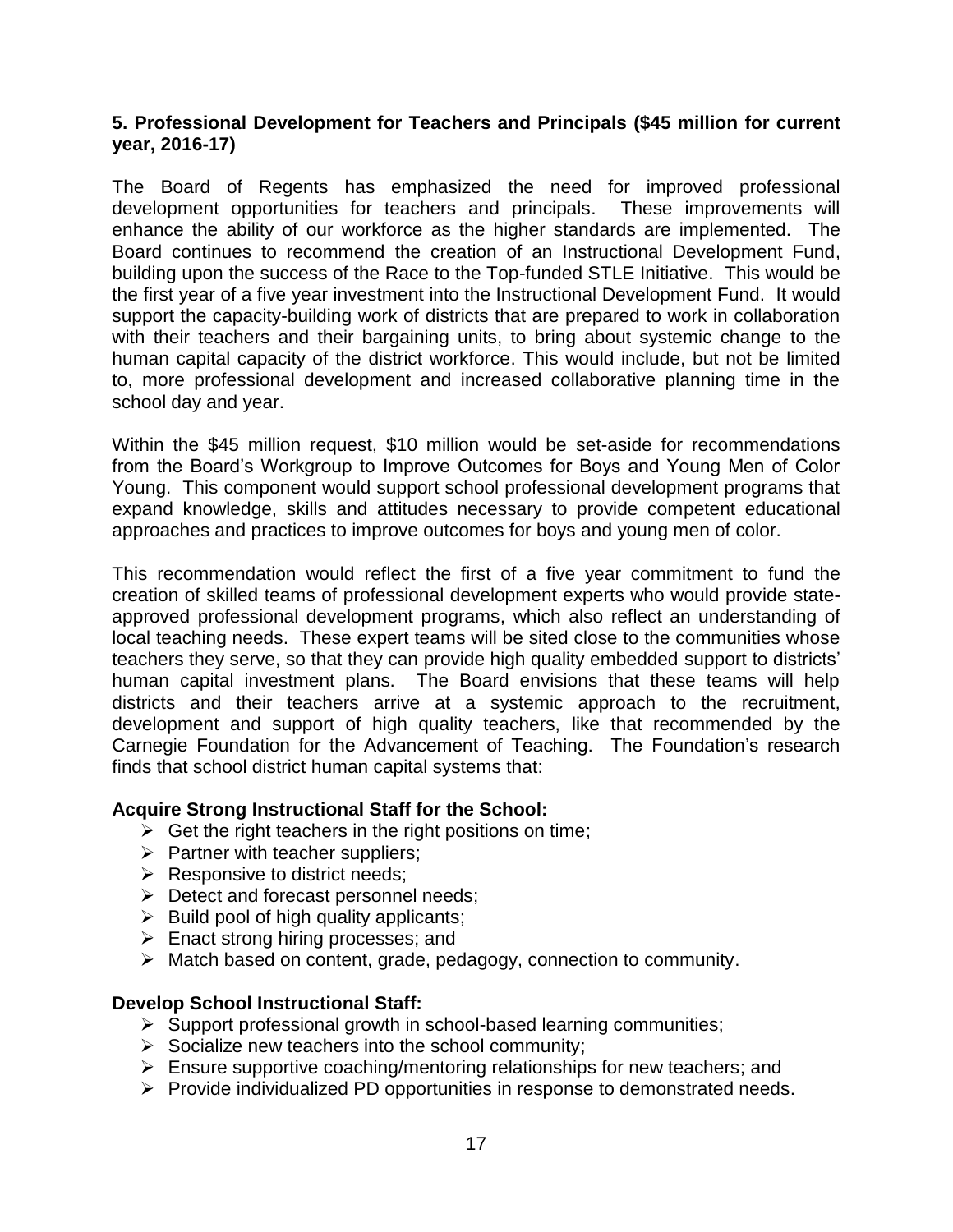#### **Sustain Schools' High Quality Staff:**

- $\triangleright$  Nurture, reward, and challenge high-performing teachers;
- $\triangleright$  Provide competitive compensation packages;
- $\triangleright$  Uphold professional working conditions;
- $\triangleright$  Recognize high-performing teachers; and
- Offer differentiated career opportunities and career ladders so high performers remain in teaching.

#### **Evaluate Schools' High Quality Staff to Help them Continue to Improve:**

- $\triangleright$  Inform evidence-based personnel decisions;
- $\triangleright$  Assess teaching practice;
- $\triangleright$  Provide feedback; and
- $\triangleright$  Develop plans to improve teachers who need extra support.

(Source: Carnegie Foundation, A Human Capital Framework for a Stronger Teacher Workforce, 2013, available online at [http://www.carnegiefoundation.org/wp](http://www.carnegiefoundation.org/wp-content/uploads/2013/08/%20Human_Capital_whitepaper2.pdf)[content/uploads/2013/08/ Human\\_Capital\\_whitepaper2.pdf\)](http://www.carnegiefoundation.org/wp-content/uploads/2013/08/%20Human_Capital_whitepaper2.pdf)

Since some of this work must occur at the level of district level systems and some must occur within the local school, the Board recommends the creation of high level teams with the expertise to work with district leaders to make the necessary structural changes and to develop the local capacity to do the work in local schools. These funds would support those teams.

#### **6. Support for the Transition to Digital Learning (\$50 million, reimbursementbased in 2017-2018)**

As the state moves toward increased use of digital technology in instruction and the full implementation of computer-based testing, additional funds are necessary to support targeted professional development for instructional personnel, the provision of new, high quality digital content and to fill in gaps in districts' device capacity. Even in the midst of the rollout of the \$2 billion Smart Schools Bond Act gaps in state support remain, since that program is funded through tax-exempt bonds that cannot be used to pay for badly needed professional development or content. This recommendation would activate an existing, but not currently funded, formula that provides reimbursements to districts for actual expenditures, so that \$50 million in aid will support nearly \$100 million in additional expenses statewide. To the extent practicable, software and technologies purchased through this aid category will be eligible for loan to nonpublic school students, consistent with the existing Instructional Materials Aids. This will assist those schools with the transition to computer based testing, which will affect many of them as well.

The Board recommends the use of these funds to further increase access to devices, and also support the costs of online content and instruction and provide professional development to teachers, consistent with the recommendations of the Online Advisory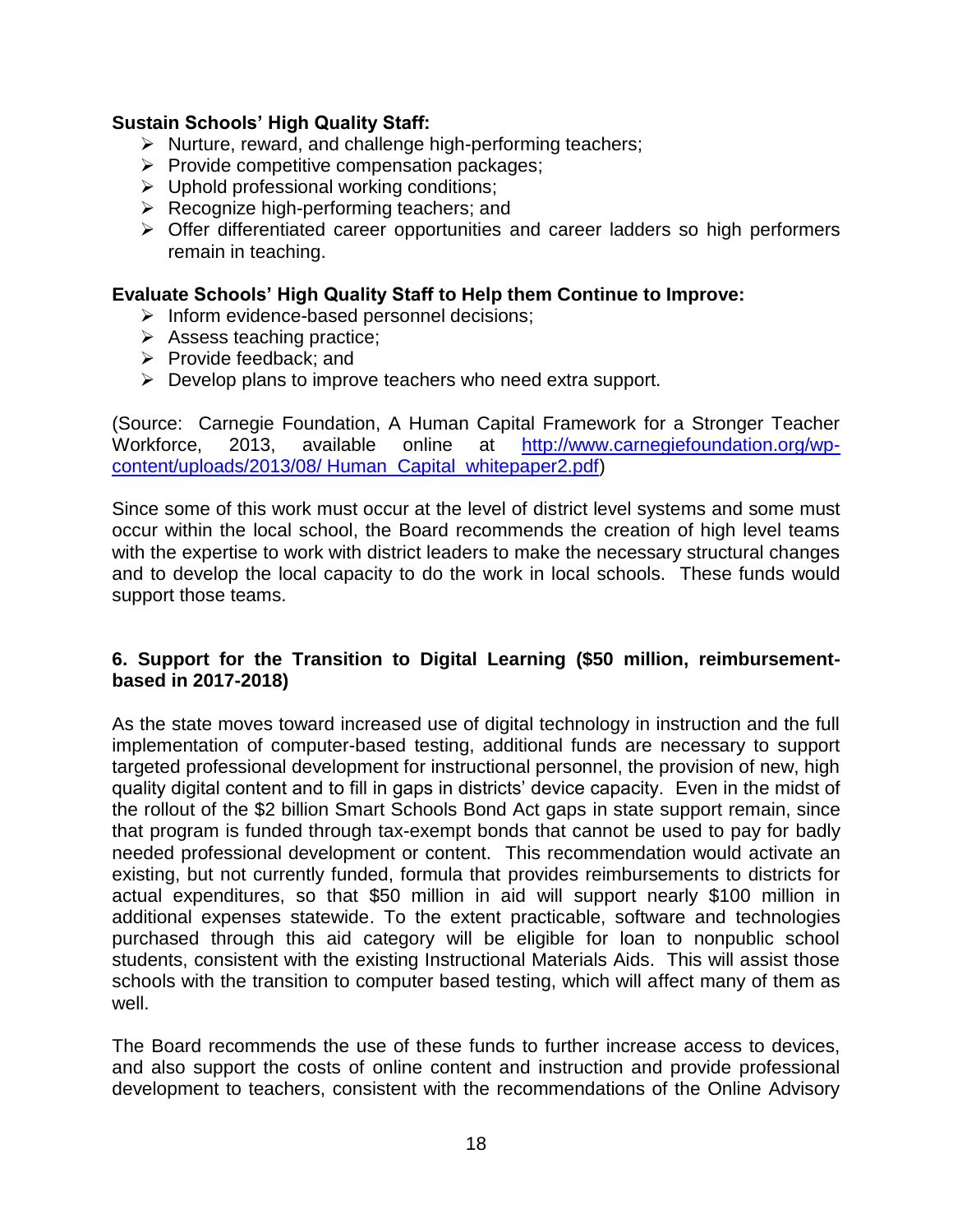Council. The Board recognizes that research does not suggest that a wholesale transition to online education would increase student outcomes. However, it is clear that New York must make progress in certain areas in order to take advantage of the opportunities that technology does make available. We must ensure that:

- $\triangleright$  Students have the opportunity to use online education, where appropriate, to obtain specialized coursework that cannot be offered in the local school building (e.g. advanced math or science coursework for students in rural or high needs urban districts);
- $\triangleright$  Districts, teachers and students have sufficient access to devices and are prepared for computer-based testing; and
- $\triangleright$  Technology is sufficiently well-supported (both financially and through teachers who are well-prepared to use it) and available that we can begin to reap the benefits of the individualized blended learning and practice it can provide for students at every level of performance.

### **7. Family and Community Engagement (\$25 million in current year aid in 2016- 2017 and an additional \$50 million in 2017-2018)**

Strong connections between communities, families and schools create a supportive framework of high expectations, parent engagement in the school and knowledge of how to negotiate both school systems and school work to help children succeed. The Board initiative will provide support to districts that serve large numbers of children living in poverty or recent arrivals to this country – who may need some assistance to make the most of school opportunities. In addition, 50 percent of the new funds to be added in each of the two years (for a total of \$25 million) would be committed to specific initiatives recommended by the Workgroup for Men and Boys of Color. These set-aside funds would be granted to school districts with high percentages of students from families in poverty and/or high percentages of ELL students that could be used to develop intra-district engagement strategies and provide the necessary staff to achieve those goals. In addition, this program would support work such as:

- $\triangleright$  Encouraging consistent attendance at school;
- $\triangleright$  Parental outreach in the family's home language to explain the school curriculum, school programming, special education options, enrichment programs, and other opportunities;
- $\triangleright$  Community schools projects that open the doors of the school to families beyond the regular school day and week; and
- $\triangleright$  Family activities that bring the school and family together in comfortable settings to build relationships that foster success.

# **Conclusion**

The Regents 2016-2017 State Aid Proposal seeks to meet basic school operating needs in a year when local revenues are likely to be flat due to the impact of the